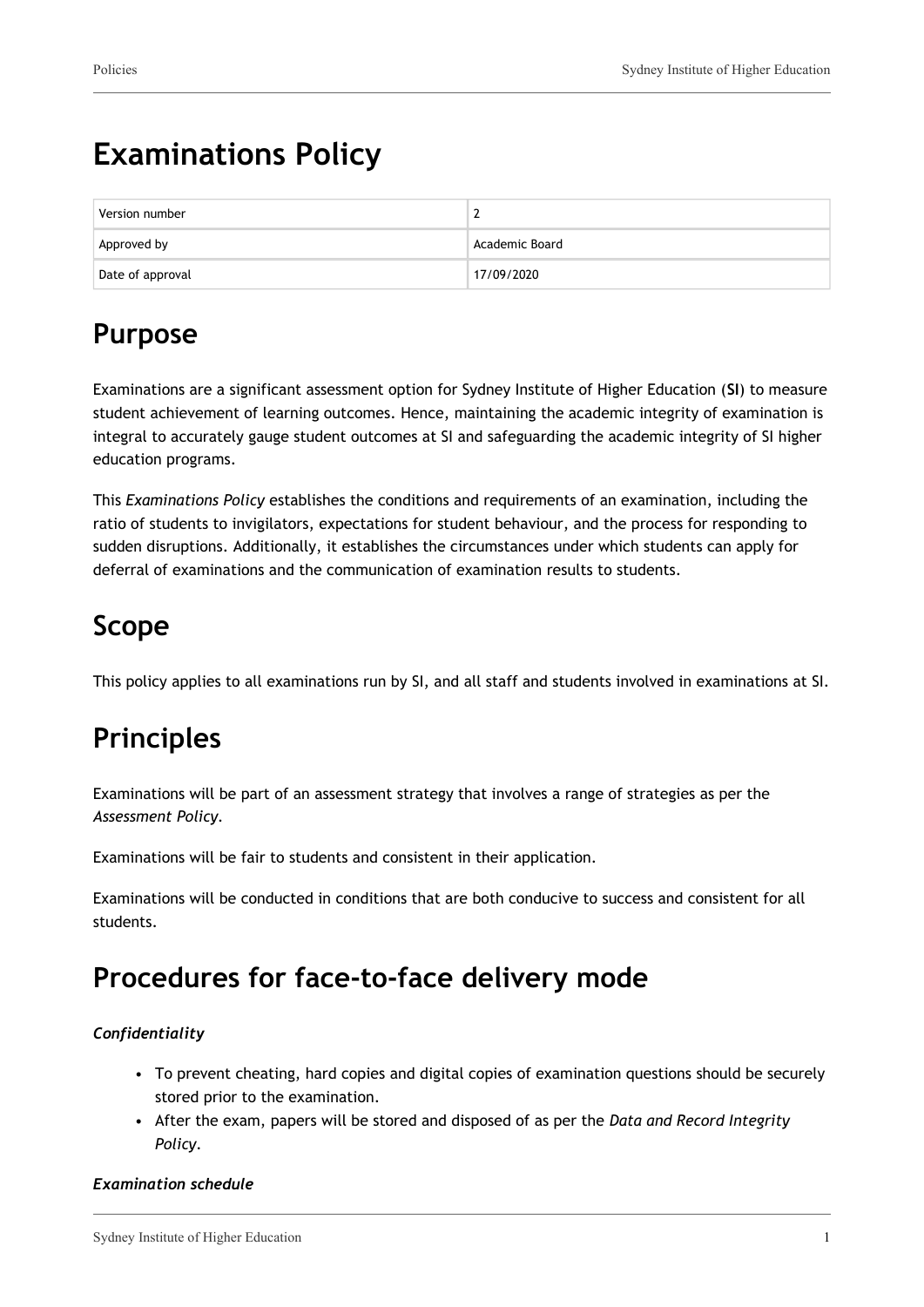- SI's academic calendar will include the dates of the examination period.
- Students will have access to a comprehensive examination timetable at least two weeks prior to the examination period.
- *Examination venue*
- SI will ensure that the examination environment facilitates student achievement and to be appropriate in terms of temperature control, lighting, seating and desk arrangements, and sound.
- The venue will be arranged in such a way that the invigilators have a clear view of students, and students have a clear view of a clock.
- Students will be seated far enough apart that they cannot see the work of others undertaking the same examination.

#### *Invigilation*

- Invigilators will be trained. Students are not permitted to serve as invigilators.
- All examinations will have a minimum of two invigilators.
- The table below shows how many invigilators are required to supervise a number of students.

| <b>Number of Students</b> | Minimum Number of Invigilators |
|---------------------------|--------------------------------|
| $0 - 50$                  | 2                              |
| $51 - 100$                | 2                              |
| $101 - 200$               | 3                              |
| $201 - 300$               | Minimum of 4                   |

Invigilators should be fully aware of the rules and conditions of examinations.

Any form of misconduct by an invigilator should be reported to the Dean.

#### *Rules for attendance*

- Students are to bring identification to the examination. Identification is to be displayed clearly on their desk for the invigilator to check.
- Students should arrive at the examination venue at least 10 minutes prior to the examination.
- Students who arrive late will be permitted to sit the examination but will not be granted additional time.
- Students who fail to attend will be awarded 0% unless extenuating circumstances apply as outlined in the *Special Consideration Policy*.
- Students will not be permitted to leave the examination in the last 15 minutes of the examination.
- Once leaving the examination venue, students will not be re-admitted to the venue for any reason.

#### *Rules for exam papers*

SI will ensure that examination papers adhere to the following:

• Examination papers should provide clear instructions for students, including a clear indication of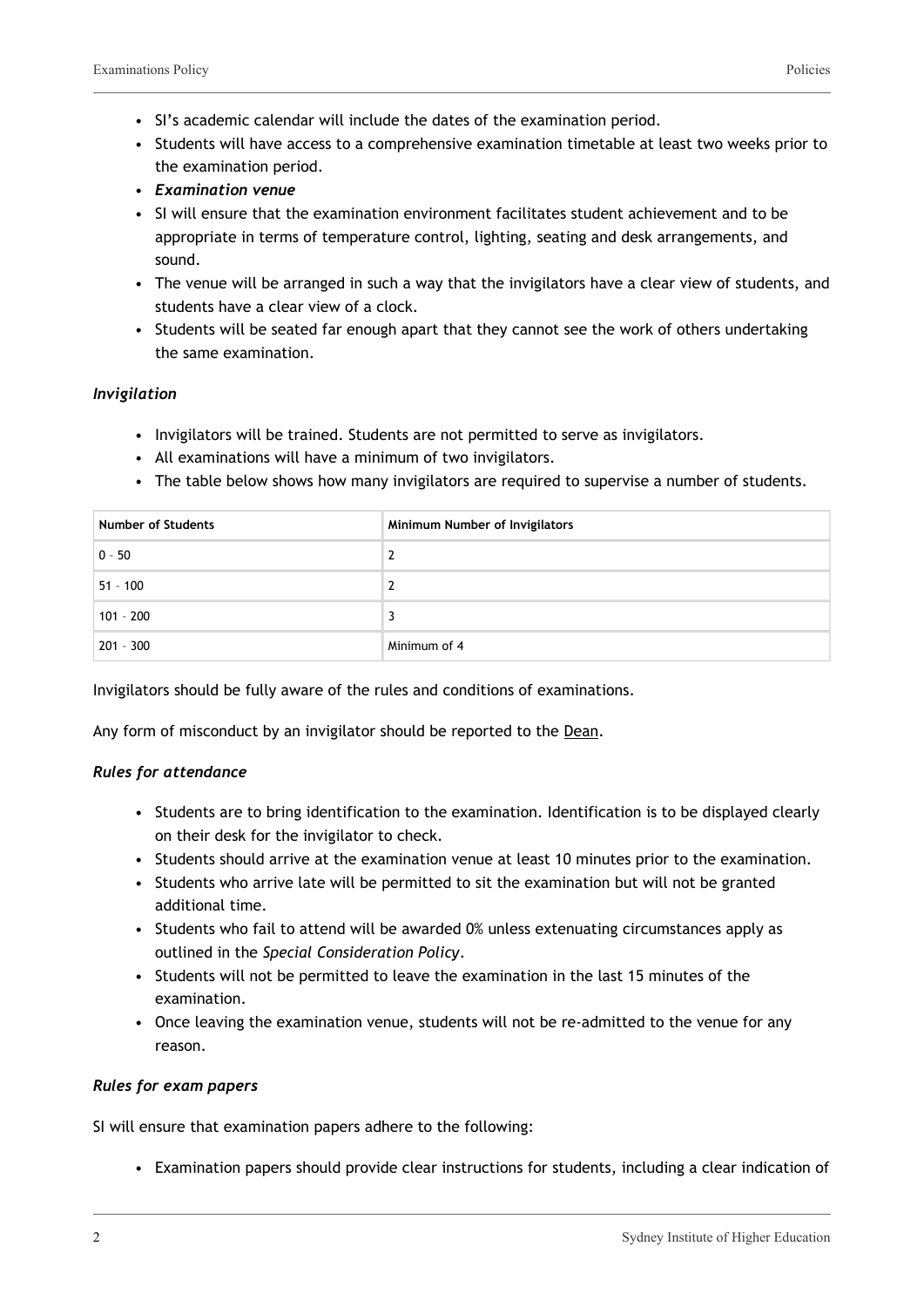the permitted use of extrinsic materials and equipment

• All examination booklets should have a front page that requires students to write their, student number, the program of study, unit, and booklet number

#### *Materials and equipment*

All items that students bring in to an examination may be inspected by invigilators.

Students are allowed to bring the following items into the examination:

- A bottle of water
- Stationery required for writing
- If applicable, a calculator
- For an open book examination, the book, text or other material specified by the Program Director. Food and medication for medical reasons. Approval can be sought through submitting a request as outlined in the *Special Consideration Policy*.

Any devices that are connected or connectable to the internet is strictly prohibited. The Program Director may specify other permitted materials and equipment. If this is the case, students will be notified on the release of the examination timetable.

#### *Student conduct*

Students are expected to behave in a way that does not cause disturbances during the examination.

Students **will:**

- Meet the material and equipment requirements outlined above
- Listen to and promptly carry out all instructions given by invigilators
- Communicate with invigilators quietly, by raising a hand and waiting for the invigilator to approach

#### Students will **not:**

- Obtain assistance or attempt to obtain assistance
- Give or attempt to give assistance to other students
- Communicate with anyone (except invigilators)

Students behaving in a disruptive manner will be asked by invigilators to leave the examination. Students may face disciplinary measures as a result.

#### *Sudden disruptions*

Sudden disruption to an examination may occur in the form of:

- Severe sickness of a student forcing one or more students to leave the examination venue
- Natural disaster or accident affecting the examination venue
- Any other event at the discretion of the invigilators

These events may result in a student or students having to leave the examination venue. Where the Dean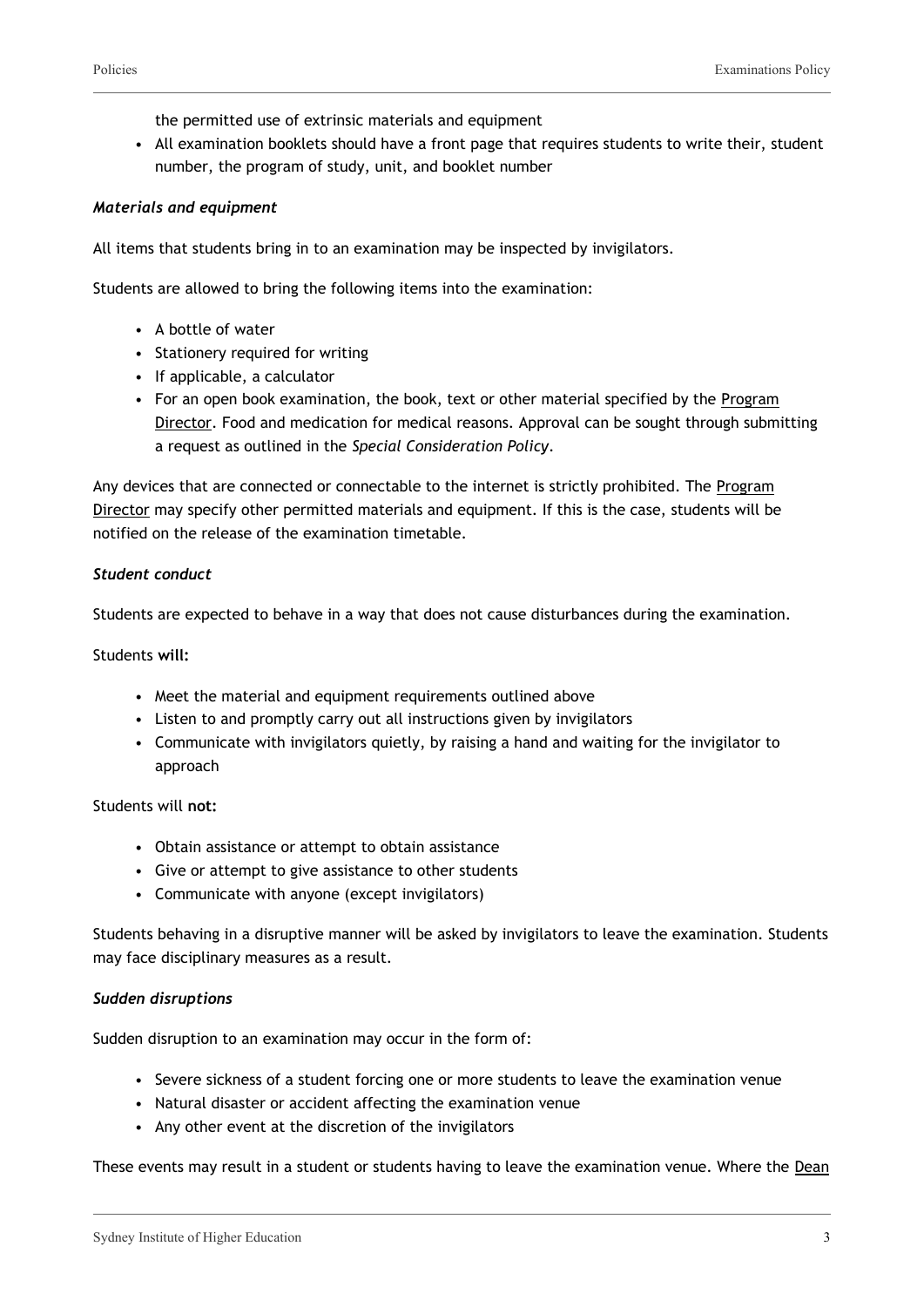considers that exam integrity has not been lost, the exam may be recommended. Where exam integrity has been lost through the disruption, the Dean will organise alternative arrangements as appropriate.

#### *Examination Deferral*

Under extenuating circumstances, students may defer an examination or multiple examinations. Students should follow the process outlined in the *Special Consideration Policy* or *Disability Support Policy.*

#### *Examination results and Moderation*

Once unit results have been finalised, examination results will be published on the learning management system and released to students not later than two (2) weeks from the conclusion of the Examination Period.

Students may make an appointment with the relevant Academic staff member to discuss individual examinations performance following the release of examination results.

As per the *Moderation Policy,* all examination papers will go through the moderation process before finalisation and release of results.

### **Procedures for online delivery mode**

In response to COVID-19, SI's move to online supervised examination is intended to provide students with options to complete the program at a time when face-to-face examinations are unlikely to be possible.

#### **Minimum Requirements**

To participate in the online examinations, students require the following at a minimum:

- a webcam
- a computer and reliable internet connection
- a private space
- a mirror (if you have an internal webcam, to show the supervisor the edges of your screen)
- an A4 sized whiteboard and marker for most exams (to use for rough work)
- government-issued photo ID, or SIHE ID card

#### *Confidentiality*

- To prevent cheating, online exam will be only offered at one set time so that students cannot take exams sequentially.
- The exam is only open for a stringent period of time so that the timing is only long enough for students to answer the questions instead of searching for answers.
- The sequence of the examination questions and the sequence of the answer choices will be randomised.
- Present one examination question at a time so that it is difficult to take a screenshot of the entire exam.
- Students are only allowed to access the exam once.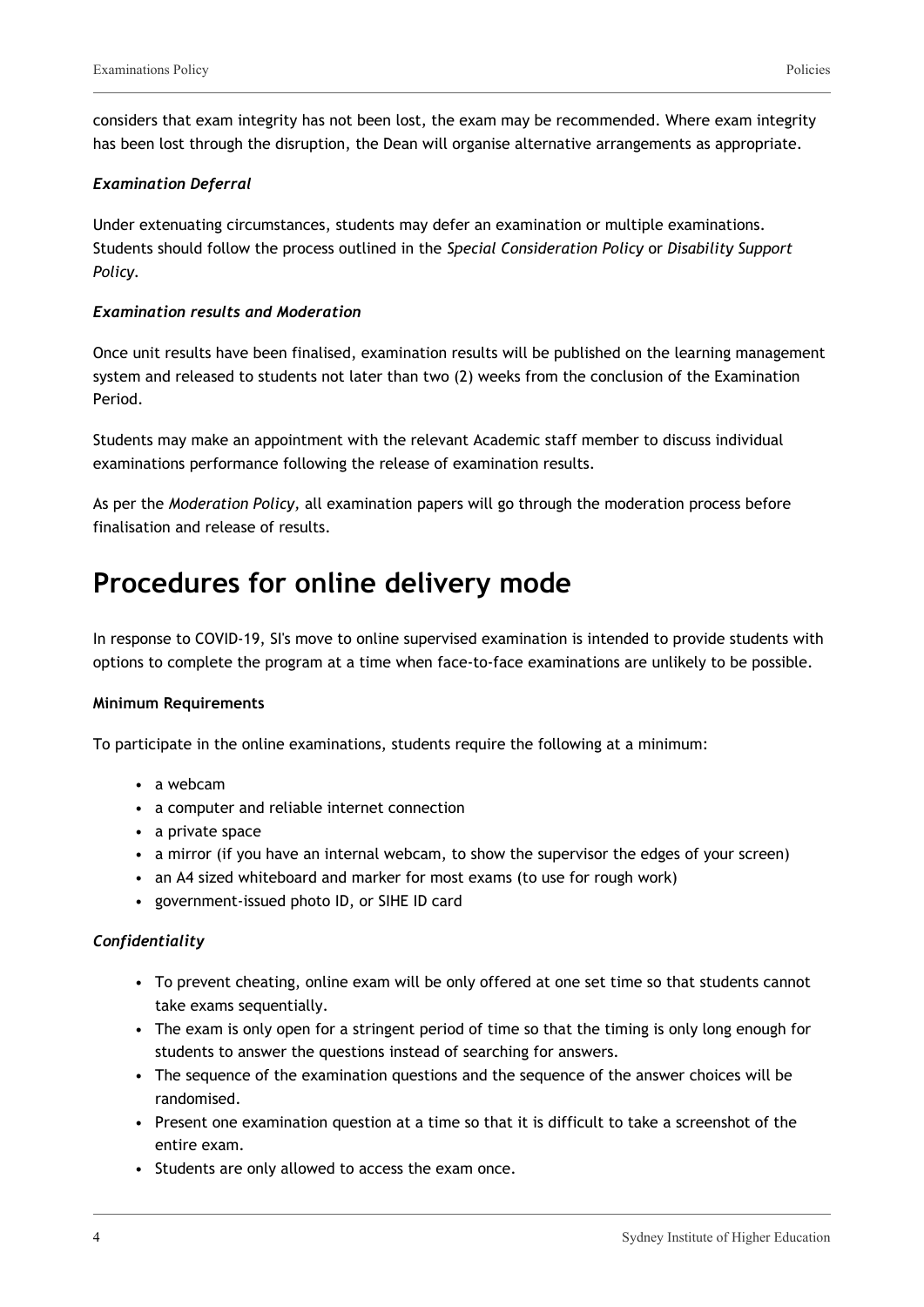#### *Privacy*

In order for SI students to participate in an online exam, personal information will be collected. The nature of the personal information to be collected and its management by SI is outlined below.

SI will collect personal information from students undertaking online examinations, for the following purposes:

- 1. To assure the identity of the student undertaking the examination.
- 2. To ensure the security of exam conditions at the student's location.
- 3. To provide assistance to a student during or following an exam session, if required.

#### *Examination schedule*

- SI's academic calendar will include the dates of the online examination period.
- To provide as much flexibility as possible, most online exams will allow students to select their preferred start time on the scheduled day.

#### *Acceptable room surroundings*

- Students should aim to make the space as similar as possible to an exam room.
- Try to be in a quiet room with no interruptions. If the student live with other people, the student must let them know ahead of time that he/she have an exam, and ask them not to disturb or interact with the student until exam is completed.
- Student should position in a place where his/her back is against a wall.
- Student should have a clear desk with no books or notes and make the area as tidy as possible. If the room is dark, a lamp is required.

#### *Communication devices and headphones*

Students are not allowed to communicate with anyone else during an online exam. This means communication devices such as mobile and smartphones are not permitted in the online exam environment (on the desk, or on the student).

Students are not allowed to wear headphones during your exam.

If the student is observed wearing headphones or any kind of earpiece that can be used for communication purposes, regardless of whether you are using it for this purpose, this will most likely be seen as an example of cheating and a breach of academic integrity.

#### *Sudden disruptions*

Sudden disruption to an online examination may occur in the form of the following technical issues:

- The examination is not accessible and available to the student cohort. In this instance, Dean and Provost are advised to prepare before the examination is undertaken and to ensure that the settings in the LMS are configured appropriately.
- Students do not have access to the LMS for the duration of the examination due to internet outage or network issues.
- Volume of traffic (e.g. multiple contemporaneous submissions) causing connectivity issues.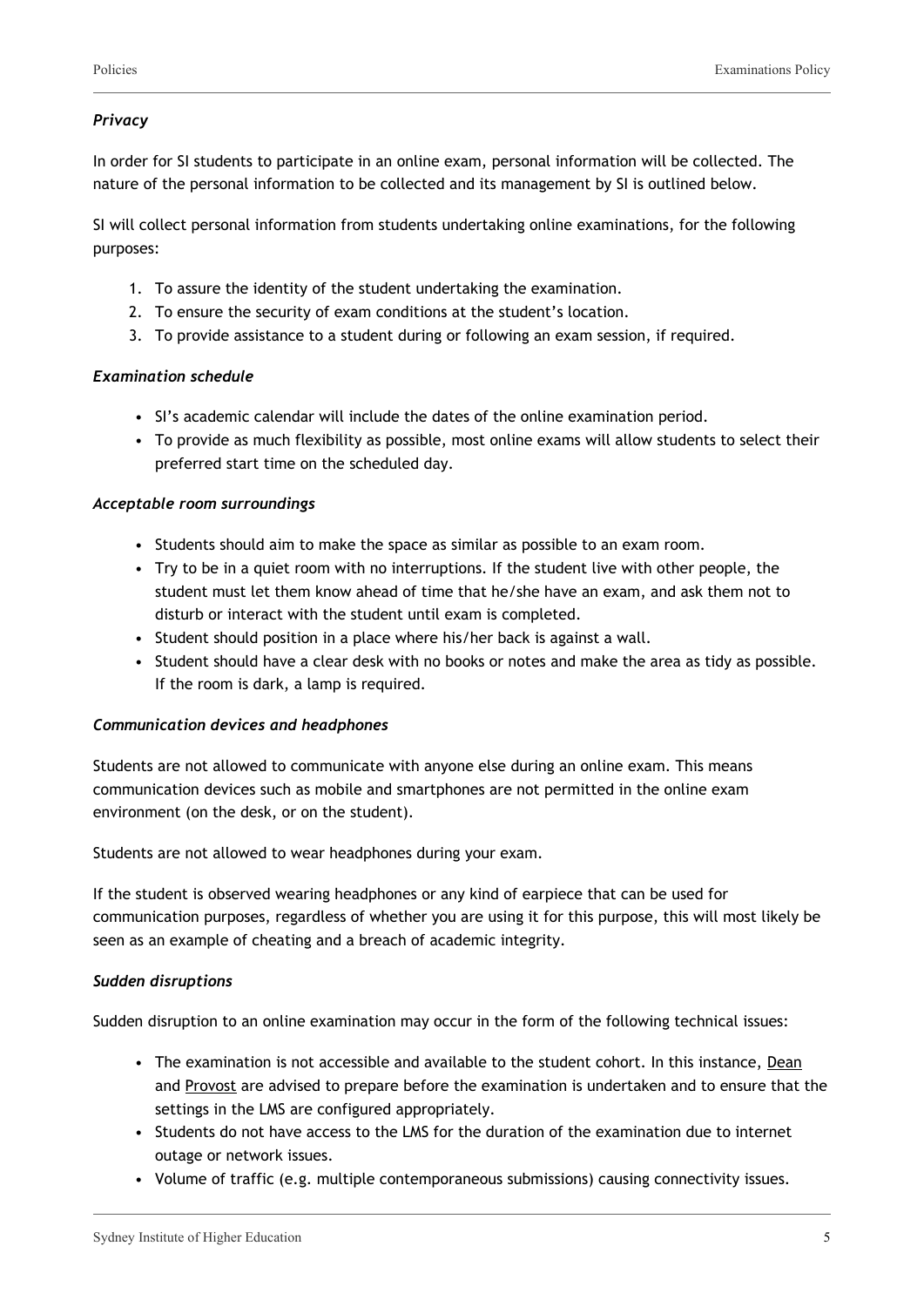• Internet connection problems at the student end.

These events may result in a student not being able to continue with the online examination. Where the Dean considers that examination integrity has not been lost, the examination may be recommended. Where examination integrity has been lost through the disruption, the Dean will organise alternative arrangements as appropriate.

#### *Examination Deferral*

Under extenuating circumstances, students may defer an examination or multiple examinations. Students should follow the process outlined in the *Special Consideration Policy* or *Disability Support Policy.*

#### *Examination results and Moderation*

Once unit results have been finalised, examination results will be published on the learning management system and released to students not later than two (2) weeks from the conclusion of the Examination Period.

Students may make an appointment with the relevant Academic staff member to discuss individual examinations performance following the release of examination results.

As per the *Moderation Policy,* all examination papers will go through the moderation process before finalisation and release of results.

## **Policy Implementation and Monitoring**

The *Academic Board* delegates responsibility for the implementation of this policy to Dean, who in turn may delegate some responsibilities to Program Directors, committees and Invigilators.

The *Academic Board* will review all periodic reports at the end of each semester from the Dean, in accordance with the *Compliance Calendar*.

Additionally, the *Academic Board* will review all relevant student complaints, concerns raised by staff members, and instances of student or staff misconduct in accordance with the *Compliance Calendar*.

Based on these monitoring activities, the *Academic Board*, in accordance with the *Compliance Calendar*, will provide a report to the *Corporate Governance Board* and ensure that findings are taken into account in planning, quality assurance and improvement processes.

### **Definitions**

**Academic Board:** the governing body responsible for academic matters, including teaching and learning, program approval, workforce planning, academic staff appointments, research and professional development, academic policies and procedures, overseeing student grievances and appeals processes. The *Academic Board* reports to the *Corporate Governance Board*.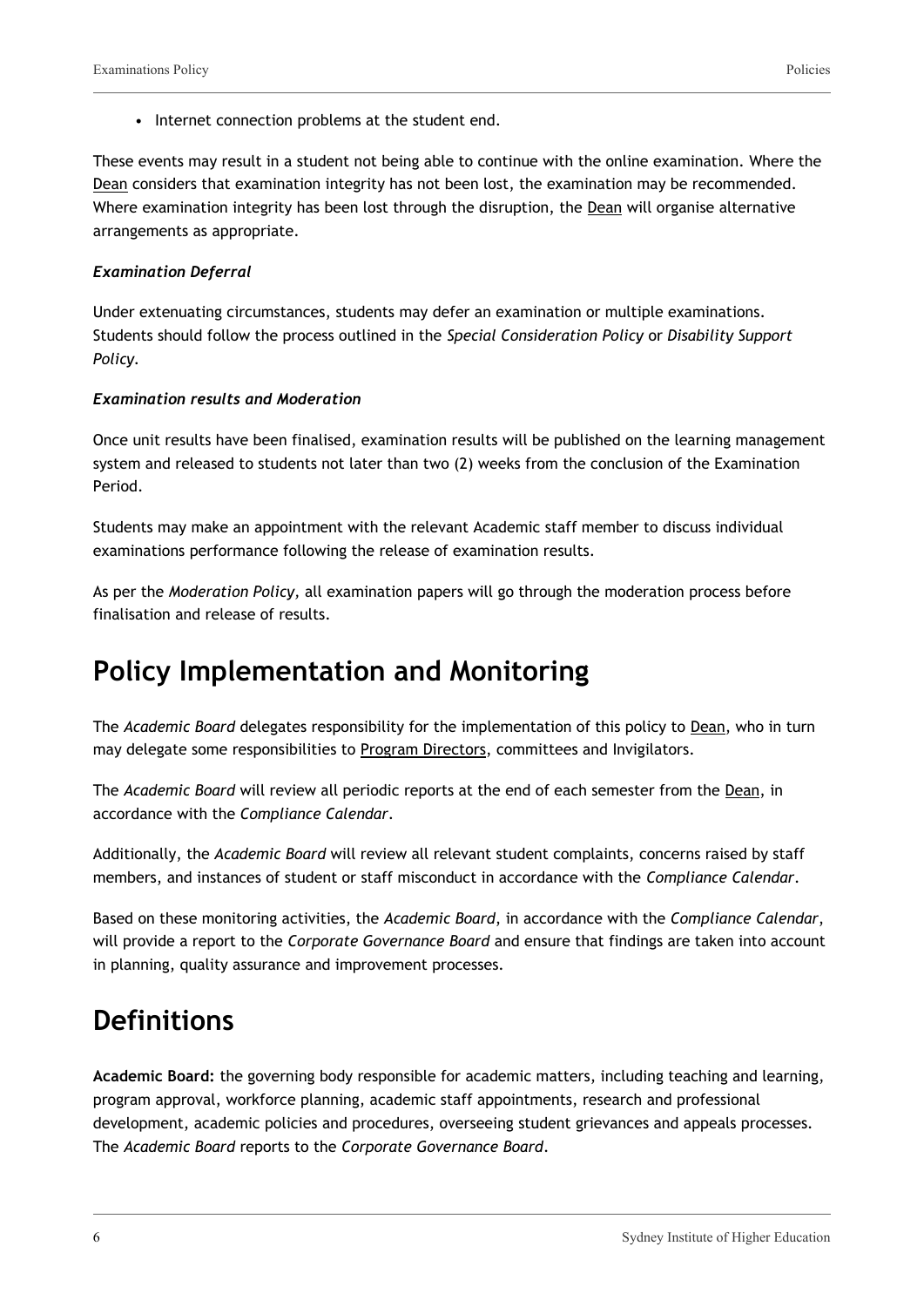**Academic staff:** staff employed at SI in a learning and teaching or research capacity.

**Deferred examination:** an examination for which students receive permission to sit at a later date due to legitimate, extenuating circumstances.

**Examination period:** the period, typically a week, over which examinations are scheduled within each semester.

**Invigilation:** the act of overseeing and supervising students during an examination.

**Invigilator:** an individual overseeing the operation of examinations.

**Student:** a person enrolled in a program of study at SI.

**Online examination:** an assessment conducted online where the students can participate in their own space, with their own devices and internet connection.

## **Review schedule**

This policy will be reviewed by the *Academic Board* every three years.

| <b>Version History</b> |                   |                   |                                                                                         |                      |
|------------------------|-------------------|-------------------|-----------------------------------------------------------------------------------------|----------------------|
| Version<br>number:     | Approved<br>by:   | Approval<br>date: | Revision notes:                                                                         | Next review<br>date: |
|                        | Academic<br>Board | 9/8/2018          |                                                                                         | 9/8/2021             |
|                        | Academic<br>Board | 17/9/2020         | Revised to include procedures for examination in a face-to-face mode<br>and online mode | 17/9/2023            |

| ▲ Related Documents                    |                                                   |  |  |  |
|----------------------------------------|---------------------------------------------------|--|--|--|
| $\bullet$                              | <b>Academic and Professional Integrity Policy</b> |  |  |  |
| $\rightarrow$                          | <b>Misconduct Policy</b>                          |  |  |  |
| $\bullet$                              | <b>Assessment Policy</b>                          |  |  |  |
| $\bullet$                              | <b>Special Consideration Policy</b>               |  |  |  |
| $\bullet$                              | Data and Records Integrity Policy                 |  |  |  |
| $\bullet$                              | <b>Disability Support Policy</b>                  |  |  |  |
| $\bullet$                              | <b>Moderation Policy</b>                          |  |  |  |
| $\bullet$                              | Dean                                              |  |  |  |
| $\bullet$                              | Program Director - Business                       |  |  |  |
| $\bullet$                              | Program Director - ICT                            |  |  |  |
| End of document: "Examinations Policy" |                                                   |  |  |  |